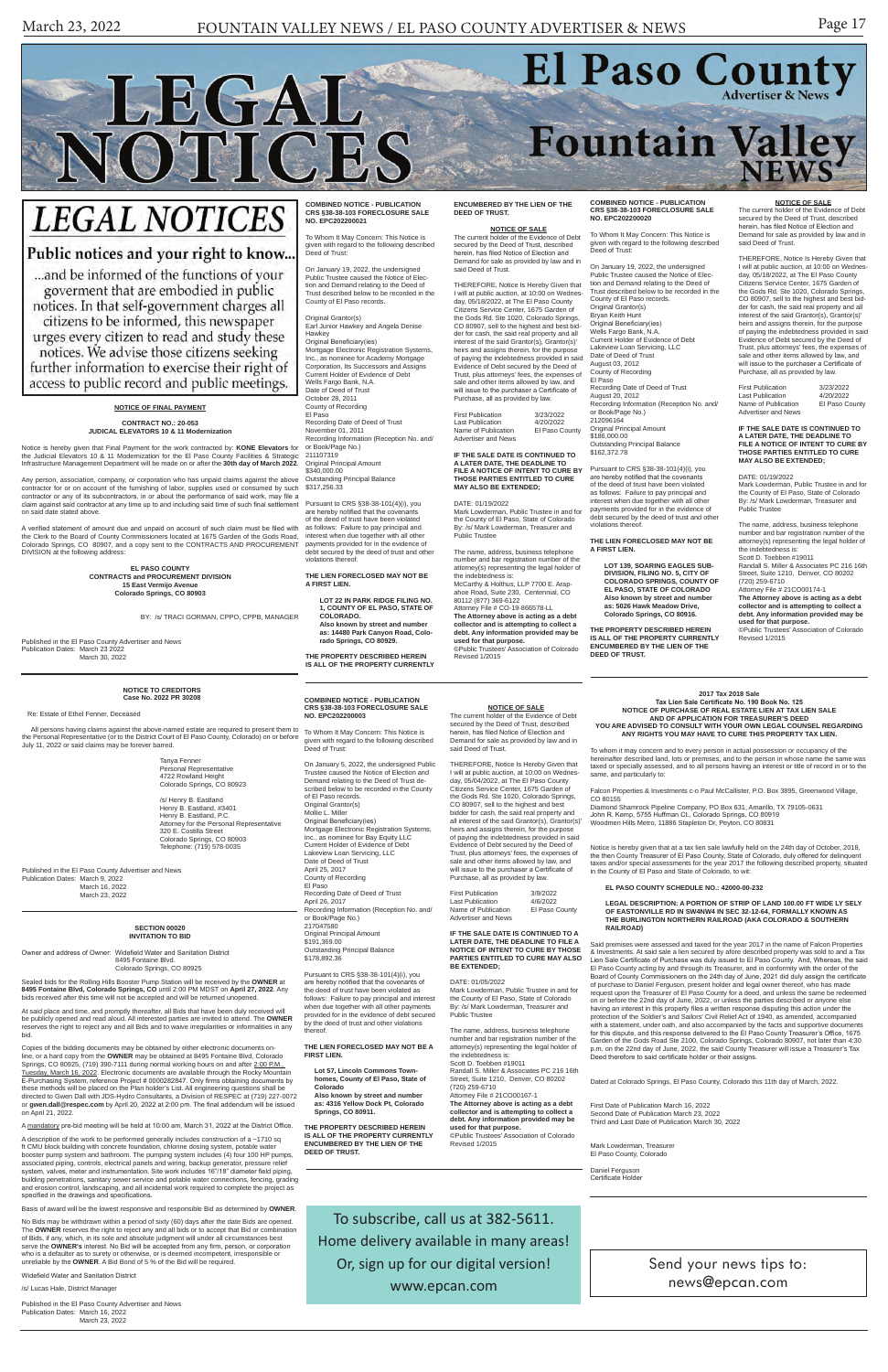Freedom of Speech • Freedom of Religion • Freedom of the Press Freedom to Peaceably Assemble • Freedom to Petition the Government

To Whom It May Concern: This Notice is given with regard to the following described Deed of Trust:

Understanding the First Amendment is key to protecting our free society.





#### **COMBINED NOTICE - PUBLICATION CRS §38-38-103 FORECLOSURE SALE NO. EPC202100138**

On December 17, 2021, the undersigned Public Trustee caused the Notice of Election and Demand relating to the Deed of Trust described below to be recorded in the County of El Paso records.

Original Grantor(s) MARIE WEBB

Original Beneficiary(ies) ENT FEDERAL CREDIT UNION Current Holder of Evidence of Debt ENT CREDIT UNION Date of Deed of Trust June 21, 2013 County of Recording El Paso Recording Date of Deed of Trust June 24, 2013 Recording Information (Reception No. and/ or Book/Page No.) 213081355 Original Principal Amount \$183,349.00 Outstanding Principal Balance \$158,945.17

Pursuant to CRS §38-38-101(4)(i), you are hereby notified that the covenants of the deed of trust have been violated as follows: Failure to pay principal and interest when due together with all other payments provided for in the evidence of debt secured by the deed of trust and other violations thereof.

**THE LIEN FORECLOSED MAY NOT BE A FIRST LIEN.**

**LOT 17, AMENDED SAGECREEK SOUTH, FILING NO. 3, ACCORDING TO THE PLAT THEREOF RECORDED IN PLAT BOOK E-4 AT PAGE 172. COUNTY OF EL PASO, STATE OF COLORADO.**

**Also known by street and number as: 6330 PROSPERO ROAD, PEYTON, CO 80831.**

**THE PROPERTY DESCRIBED HEREIN IS ALL OF THE PROPERTY CURRENTLY**  **ENCUMBERED BY THE LIEN OF THE DEED OF TRUST.**

#### **NOTICE OF SALE**

The current holder of the Evidence of Debt secured by the Deed of Trust, described herein, has filed Notice of Election and Demand for sale as provided by law and in said Deed of Trust.

Outstanding Principal Balance \$239,151.98

THEREFORE, Notice Is Hereby Given that I will at public auction, at 10:00 on Wednes-day, 04/20/2022, at the El Paso County Citizens Service Center, 1675 Garden of the Gods Rd. Ste 1020, Colorado Springs, CO 80907, sell to the highest and best bidder for cash, the said real property and all interest of the said Grantor(s), Grantor(s)' heirs and assigns therein, for the purpose of paying the indebtedness provided in said Evidence of Debt secured by the Deed of Trust, plus attorneys' fees, the expenses of sale and other items allowed by law, and will issue to the purchaser a Certificate of Purchase, all as provided by law.

First Publication 2/23/2022 Last Publication 3/23/2022<br>Name of Publication El Paso County Name of Publication Advertiser and News

#### **IF THE SALE DATE IS CONTINUED TO A LATER DATE, THE DEADLINE TO FILE A NOTICE OF INTENT TO CURE BY THOSE PARTIES ENTITLED TO CURE MAY ALSO BE EXTENDED;**

DATE: 12/17/2021 Mark Lowderman, Public Trustee in and for the County of El Paso, State of Colorado By: /s/ Mark Lowderman, Treasurer and Public Trustee

The name, address, business telephone number and bar registration number of the attorney(s) representing the legal holder of the indebtedness is:

David R. Doughty #40042 JANEWAY LAW FIRM, P.C. 9800 S. Meridian Blvd., Suite 400, Englewood, CO 80112 (303) 706-9990 Attorney File # 21-026145

**The Attorney above is acting as a debt collector and is attempting to collect a debt. Any information provided may be used for that purpose.** ©Public Trustees' Association of Colorado Revised 1/2015

#### **COMBINED NOTICE - PUBLICATION CRS §38-38-103 FORECLOSURE SALE NO. EPC202100143**

To Whom It May Concern: This Notice is given with regard to the following described Deed of Trust:

> Pursuant to CRS §38-38-101(4)(i), you are hereby notified that the covenants of the deed of trust have been violated as follows: death of all named mortgagors under said Deed of Trust and the Evidence of Debt ared thereby.

Public Trustee caused the Notice of Election and Demand relating to the Deed of Trust described below to be recorded in the County of El Paso records. Original Grantor(s) Owen McDermott Original Beneficiary(ies) Mortgage Electronic Registration Systems, Inc., as nominee for American Financial Network, Inc. Current Holder of Evidence of Debt PennyMac Loan Services, LLC Date of Deed of Trust January 18, 2020 County of Recording El Paso Recording Date of Deed of Trust January 31, 2020 Recording Information (Reception No. and/ or Book/Page No.) 220014246 Original Principal Amount \$239,900.00

The current holder of the Evidence of Debt secured by the Deed of Trust, described herein, has filed Notice of Election and Demand for sale as provided by law and in said Deed of Trust.

Pursuant to CRS §38-38-101(4)(i), you are hereby notified that the covenants of the deed of trust have been violated as

follows: Failure to pay principal and interest thereof.

> First Publication 3/9/2022<br>Last Publication 4/6/2022 Last Publication 4/6/2022<br>Name of Publication El Paso County Name of Publication Advertiser and News

#### On December 28, 2021, the undersigned THEREFORE, Notice Is Hereby Given that I will at public auction, at 10:00 on Wednesday, 04/27/2022, at the El Paso County Citizens Service Center, 1675 Garden of the Gods Rd. Ste 1020, Colorado Springs, CO 80907, sell to the highest and best bidder for cash, the said real property and all interest of the said Grantor(s), Grantor(s)' heirs and assigns therein, for the purpose

**THE LIEN FORECLOSED MAY NOT BE A FIRST LIEN.**

**LOT 14, BLOCK 4, SOUTHBOROUGH SUBDIVISION NO. 1, COUNTY OF EL PASO, STATE OF COLORADO. Also known by street and number as: 4040 London Ln, Colorado Springs,** 

**CO 80916.**

**THE PROPERTY DESCRIBED HEREIN** 

**IS ALL OF THE PROPERTY CURRENTLY ENCUMBERED BY THE LIEN OF THE DEED OF TRUST.**

**NOTICE OF SALE** The current holder of the Evidence of Debt secured by the Deed of Trust, described herein, has filed Notice of Election and Demand for sale as provided by law and in

said Deed of Trust.

when due together with all other payments provided for in the evidence of debt secured by the deed of trust and other violations By: /s/ Mark Lowderman, Treasurer and Public Trustee The name, address, business telephone number and bar registration number of the attorney(s) representing the legal holder of

of paying the indebtedness provided in said

Evidence of Debt secured by the Deed of Trust, plus attorneys' fees, the expenses of sale and other items allowed by law, and will issue to the purchaser a Certificate of Purchase, all as provided by law. First Publication 3/2/2022<br>Last Publication 3/30/2022 Last Publication 3/30/2022<br>Name of Publication El Paso County Name of Publication Advertiser and News

**IF THE SALE DATE IS CONTINUED TO A LATER DATE, THE DEADLINE TO FILE A NOTICE OF INTENT TO CURE BY THOSE PARTIES ENTITLED TO CURE MAY ALSO BE EXTENDED;**

#### DATE: 12/28/2021

Mark Lowderman, Public Trustee in and for the County of El Paso, State of Colorado

Mark Lowderman, Treasurer El Paso County, Colorado

the indebtedness is: Scott D. Toebben #19011

Randall S. Miller & Associates PC 216 16th Street, Suite 1210, Denver, CO 80202 (720) 259-6710 Attorney File # 21CO00156-1

**The Attorney above is acting as a debt collector and is attempting to collect a debt. Any information provided may be** 

**used for that purpose.**

©Public Trustees' Association of Colorado

Revised 1/2015

#### **COMBINED NOTICE - PUBLICATION CRS §38-38-103 FORECLOSURE SALE NO. EPC202100144**

To Whom It May Concern: This Notice is given with regard to the following described Deed of Trust:

On December 30, 2021, the undersigned Public Trustee caused the Notice of Election and Demand relating to the Deed of Trust described below to be recorded in the County of El Paso records. Original Grantor(s) Sadie A. Cardenas Original Beneficiary(ies) Financial Freedom Senior Funding Corporation, a Subsidiary of Indy Mac Bank, F.S.B. Current Holder of Evidence of Debt Bank of New York Mellon Trust Company, N.A. as trustee for Mortgage Assets Man-agement Series I Trust Date of Deed of Trust July 27, 2005 County of Recording El Paso Recording Date of Deed of Trust August 09, 2005 tion (Reception No. and/ Recording Informat<br>or Book/Page No.) 205122744 Original Principal Amount

\$199,500.00 Outstanding Principal Balance \$144,576.15

**THE LIEN FORECLOSED MAY NOT BE A FIRST LIEN.**

**LOT 27, IN BLOCK 8, SOUTHBOR-OUGH SUBDIVISION NO. 2, IN THE CITY OF COLORADO SPRINGS, EL PASO COUNTY, COLORADO, ACCORDING TO THE PLAT THEREOF RECORDED IN THE PLAT BOOK R-2 AT PAGE 8.**

**Also known by street and number as: 4098 Morley Dr., Colorado Springs, CO 80916.**

**THE PROPERTY DESCRIBED HEREIN IS ALL OF THE PROPERTY CURRENTLY**  **ENCUMBERED BY THE LIEN OF THE DEED OF TRUST.**

#### **NOTICE OF SALE**

THEREFORE, Notice Is Hereby Given that I will at public auction, at 10:00 on Wednesday, 05/04/2022, at the El Paso County Citizens Service Center, 1675 Garden of the Gods Rd. Ste 1020, Colorado Springs, CO 80907, sell to the highest and best bid-der for cash, the said real property and all interest of the said Grantor(s), Grantor(s)' heirs and assigns therein, for the purpose of paying the indebtedness provided in said Evidence of Debt secured by the Deed of Trust, plus attorneys' fees, the expenses of sale and other items allowed by law, and will issue to the purchaser a Certificate of Purchase, all as provided by law.

Recording Information (Reception No. and/ or Book/Page No.) 219004076 Original Principal Amount \$158,083.00 Outstanding Principal Balance \$156,575.88

#### **IF THE SALE DATE IS CONTINUED TO A LATER DATE, THE DEADLINE TO FILE A NOTICE OF INTENT TO CURE BY THOSE PARTIES ENTITLED TO CURE MAY ALSO BE EXTENDED;**

DATE: 12/30/2021

Mark Lowderman, Public Trustee in and for the County of El Paso, State of Colorado By: /s/ Mark Lowderman, Treasurer and Public Trustee

The name, address, business telephone number and bar registration number of the attorney(s) representing the legal holder of the indebtedness is: Ilene Dell'Acqua #31755

McCarthy & Holthus, LLP 7700 E. Arapahoe Road, Suite 230, Centennial, CO 80112 (877) 369-6122

Attorney File # CO-21-892406-LL **The Attorney above is acting as a debt collector and is attempting to collect a debt. Any information provided may be** 

**used for that purpose.**

©Public Trustees' Association of Colorado Revised 1/2015

Last Publication 4/20/2022<br>Name of Publication El Paso County Name of Publication Advertiser and News

#### **2017 Tax 2018 Sale Tax Lien Sale Certificate No. 390 Book No. 125 NOTICE OF PURCHASE OF REAL ESTATE LIEN AT TAX LIEN SALE AND OF APPLICATION FOR TREASURER'S DEED YOU ARE ADVISED TO CONSULT WITH YOUR OWN LEGAL COUNSEL REGARDING ANY RIGHTS YOU MAY HAVE TO CURE THIS PROPERTY TAX LIEN.**

To whom it may concern and to every person in actual possession or occupancy of the hereinafter described land, lots or premises, and to the person in whose name the same was taxed or specially assessed, and to all persons having an interest or title of record in or to the same, and particularly to:

Tressa M. Eaton, 7064 Ash Creek Hts. #101, Colorado Springs, CO 80922 Tressa Eaton, 872 E. Crimm Rd, San Tan Valley, AZ 85143 Occupant, 7064 Ash Creek Hts. #101, Colorado Springs, CO 80922 RowCal Colorado LLC, 3720 Sinton Rd. Ste. 200, Colorado Springs, CO 80907

Notice is hereby given that at a tax lien sale lawfully held on the 23rd day of October, 2018, the then County Treasurer of El Paso County, State of Colorado, duly offered for delinquent taxes and/or special assessments for the year 2017 the following described property, situated in the County of El Paso and State of Colorado, to wit:

**EL PASO COUNTY SCHEDULE NO.: 53292-12-190**

**LEGAL DESCRIPTION: CONDOMINIUM UNIT 101, BLDG 7064, IN THE VILLAGE AT SPRINGS RANCH CONDOS PH 10 IN ACCORDANCE WITH THE CONDOMINIUM DECLARATION RECORDED ON 12/15/2005 IN REC #205199058, AND THE CONDOMINIUM PLAT RECORDED ON 12/15/2005, REC #205199057 OF THE EL PASO COUNTY RECORDS**

Said premises were assessed and taxed for the year 2017 in the name of Tressa M. Eaton. At said sale a lien secured by afore described property was sold to and a Tax Lien Sale Certificate of Purchase was duly issued to Ameise who has made request upon the Treasurer of El Paso County for a deed, and unless the same be redeemed on or before the 22nd day of June, 2022, or unless the parties described or anyone else having an interest in this property files a written response disputing this action under the protection of the Soldier's and Sailors' Civil Relief Act of 1940, as amended, accompanied with a statement, under oath, and also accompanied by the facts and supportive documents for this dispute, and this response delivered to the El Paso County Treasurer's Office, 1675 Garden of the Gods Road Ste 2100, Colorado Springs, Colorado 80907, not later than 4:30 p.m. on the 22nd day of June, 2022, the said County Treasurer will issue a Treasurer's Tax Deed therefore to said certificate holder or their assigns.

Dated at Colorado Springs, El Paso County, Colorado this 11th day of March, 2022.

First Date of Publication March 16, 2022 Second Date of Publication March 23, 2022 Third and Last Date of Publication March 30, 2022

Ameise Certificate Holder

#### **2017 Tax 2018 Sale Tax Lien Sale Certificate No. 294 Book No. 125 NOTICE OF PURCHASE OF REAL ESTATE LIEN AT TAX LIEN SALE AND OF APPLICATION FOR TREASURER'S DEED YOU ARE ADVISED TO CONSULT WITH YOUR OWN LEGAL COUNSEL REGARDING ANY RIGHTS YOU MAY HAVE TO CURE THIS PROPERTY TAX LIEN.**

To whom it may concern and to every person in actual possession or occupancy of the hereinafter described land, lots or premises, and to the person in whose name the same was taxed or specially assessed, and to all persons having an interest or title of record in or to the same, and particularly to:

Sandra Vazquez aka Sandra De Ortiz, 1520 Glacier Dr, Colorado Springs, CO 80910 Sandra Vazquez aka Sandra De Ortiz, 2325 Middleton Ct, Colorado Springs, CO 80916 Sandra Vazquez aka Sandra De Ortiz, 311 Seneca Rd, Colorado Springs, CO 80926 Rodrigo Terrazas, 7043 Ruth Pl, Colorado Springs, CO 80920 RT Stucco Inc, 2405 Sinton Rd, Colorado Springs, CO 80907 Elias Terrazas Garcia, 3508 Dahlia St., Evans, CO 80620 Sandra Vazquez & Elias Terrazas, 2618 Water Front St, Evans, CO 80620-9217

Notice is hereby given that at a tax lien sale lawfully held on the 23rd day of October, 2018, the then County Treasurer of El Paso County, State of Colorado, duly offered for delinquent taxes and/or special assessments for the year 2017 the following described property, situated in the County of El Paso and State of Colorado, to wit:

#### **EL PASO COUNTY SCHEDULE NO.: 52082-39-002**

#### **LESCRIPTION:** LOT 4 BLK 38 BRENTWOOD COUNTRY CLUB +

**SITES TR 1** 

Said premises were assessed and taxed for the year 2017 in the name of Sandra Vazquez. At said sale a lien secured by afore described property was sold to and a Tax Lien Sale Certificate of Purchase was duly issued to Brian K. Hatfield. Whereas on July 27, 2021 said Certificate of Purchase was assigned to Myra J. Walstead who has made request upon the Treasurer of El Paso County for a deed, and unless the same be redeemed on or before the 22nd day of June, 2022, or unless the parties described or anyone else having an interest in this property files a written response disputing this action under the protection of the Soldier's and Sailors' Civil Relief Act of 1940, as amended, accompanied with a statement, under oath, and also accompanied by the facts and supportive documents for this dispute, and this response delivered to the El Paso County Treasurer's Office, 1675 Garden of the Gods Road Ste 2100, Colorado Springs, Colorado 80907, not later than 4:30 p.m. on the 22nd day of June, 2022, the said County Treasurer will issue a Treasurer's Tax Deed therefore to said certificate holder or their assigns.

Dated at Colorado Springs, El Paso County, Colorado this 11th day of March, 2022.

First Date of Publication March 16, 2022 Second Date of Publication March 23, 2022 Third and Last Date of Publication March 30, 2022

Mark Lowderman, Treasurer El Paso County, Colorado

Myra J. Walstead Certificate Holder

#### **NOTICE TO CREDITORS Case No. 2022 PR 30281**

Re: Estate of Rosa M. Field, aka Rosa Maria Field, Deceased

 All persons having claims against the above-named estate are required to present them to the Personal Representative (or to the District Court of El Paso County, Colorado) on or before July 18, 2022 or said claims may be forever barred.

> Trudy A. Russell Personal Representative 523 Millstream Terrace Colorado Springs, CO 80905

/s/ Henry B. Eastland Henry B. Eastland, #3401 Henry B. Eastland, P.C. Attorney for the Personal Representative 320 E. Costilla Street Colorado Springs, CO 80903 Telephone: (719) 578-0035

Published in the El Paso County Advertiser and News Publication Dates: March 16, 2022 March 23, 2022 March 30, 2022

#### **NOTICE OF PUBLIC HEARING**

Public hearings have been scheduled before the City of Fountain City Council on **Tuesday, April 12, 2022, at 6:00 P.M.** in the City Council Chambers, located at 116 South Main Street,<br>Fountain, CO, or at such other time and place to which these hearings may be adjourned, to consider the following:

A Request by HPHR Properties, LLC to Consider Approval of An Overall Development Plan and Initial PUD Zoning for the property known as Corvallis-Lacy, Generally Located South of Fontaine Boulevard, North of Dutch Loop

Materials related to these matters may be examined at the City of Fountain Planning Division, 116 South Main Street, Fountain, CO 80817 during normal business hours.

You are welcome to attend these public hearings and express your viewpoint concerning these proposals. Written comments may be submitted prior to or at the public hearings. For additional information, please contact the Planning Division at (719) 322-2015, or by email at Kristy@fountaincolorado.org.

/s/ Kristy Martinez, AICP Planning Supervisor

Published in the Fountain Valley News Published On: March 23, 2022

**COMBINED NOTICE - PUBLICATION CRS §38-38-103 FORECLOSURE SALE NO. EPC202200016**

To Whom It May Concern: This Notice is

given with regard to the following described Deed of Trust:

On January 18, 2022, the undersigned Public Trustee caused the Notice of Election and Demand relating to the Deed of Trust described below to be recorded in the County of El Paso records. Original Grantor(s) AMBER STOUT-GRAHAM and BRYTON GRAHAM **Original Beneficiary(ies)** Mortgage Electronic Registration Systems, Inc. as nominee for THRIVE MORTGAGE, LLC, its successors and assigns Current Holder of Evidence of Debt COLORADO HOUSING AND FINANCE AUTHORITY Date of Deed of Trust January 11, 2019 County of Recording El Paso

Recording Date of Deed of Trust January 14, 2019

Pursuant to CRS §38-38-101(4)(i), you are hereby notified that the covenants of the deed of trust have been violated as follows: Failure to pay principal and interest when due together with all other payments provided for in the evidence of debt secured .<br>by the deed of trust and other violations thereof.

#### **THE LIEN FORECLOSED MAY NOT BE A FIRST LIEN.**

**LOT 109, BLOCK 1, SUNSTONE SUBDIVISION NO. 2, IN THE CITY OF COLORADO SPRINGS, COUNTY OF EL PASO, STATE OF COLORADO, AS AMENDED BY ENGINEER'S STATE-MENT RECORDED AUGUST 1, 1986 IN BOOK 5211 AT PAGE 613. Also known by street and number as: 4022 CHARLESTON DRIVE, COLORA-DO SPRINGS, CO 80916.**

**THE PROPERTY DESCRIBED HEREIN IS ALL OF THE PROPERTY CURRENTLY ENCUMBERED BY THE LIEN OF THE** 

**DEED OF TRUST.**

said Deed of Trust.

**NOTICE OF SALE** The current holder of the Evidence of Debt secured by the Deed of Trust, described herein, has filed Notice of Election and Demand for sale as provided by law and in

THEREFORE, Notice Is Hereby Given that I will at public auction, at 10:00 on Wednesday, 05/18/2022, at The El Paso County Citizens Service Center, 1675 Garden of the Gods Rd. Ste 1020, Colorado Springs, CO 80907, sell to the highest and best bidder for cash, the said real property and all interest of the said Grantor(s), Grantor(s)' heirs and assigns therein, for the purpose of paying the indebtedness provided in said Evidence of Debt secured by the Deed of Trust, plus attorneys' fees, the expenses of sale and other items allowed by law, and will issue to the purchaser a Certificate of Purchase, all as provided by law. First Publication 3/23/2022

**IF THE SALE DATE IS CONTINUED TO A LATER DATE, THE DEADLINE TO FILE A NOTICE OF INTENT TO CURE BY THOSE PARTIES ENTITLED TO CURE MAY ALSO BE EXTENDED;**

DATE: 01/18/2022

Mark Lowderman, Public Trustee in and for the County of El Paso, State of Colorado By: /s/ Mark Lowderman, Treasurer and Public Trustee

The name, address, business telephone number and bar registration number of the attorney(s) representing the legal holder of the indebtedness is:

David R. Doughty #40042 JANEWAY LAW FIRM, P.C. 9800 S. Meridian Blvd., Suite 400, Englewood, CO 80112 (303) 706-9990 Attorney File # 20-024488

**The Attorney above is acting as a debt collector and is attempting to collect a debt. Any information provided may be used for that purpose.** ©Public Trustees' Association of Colorado

Revised 1/2015